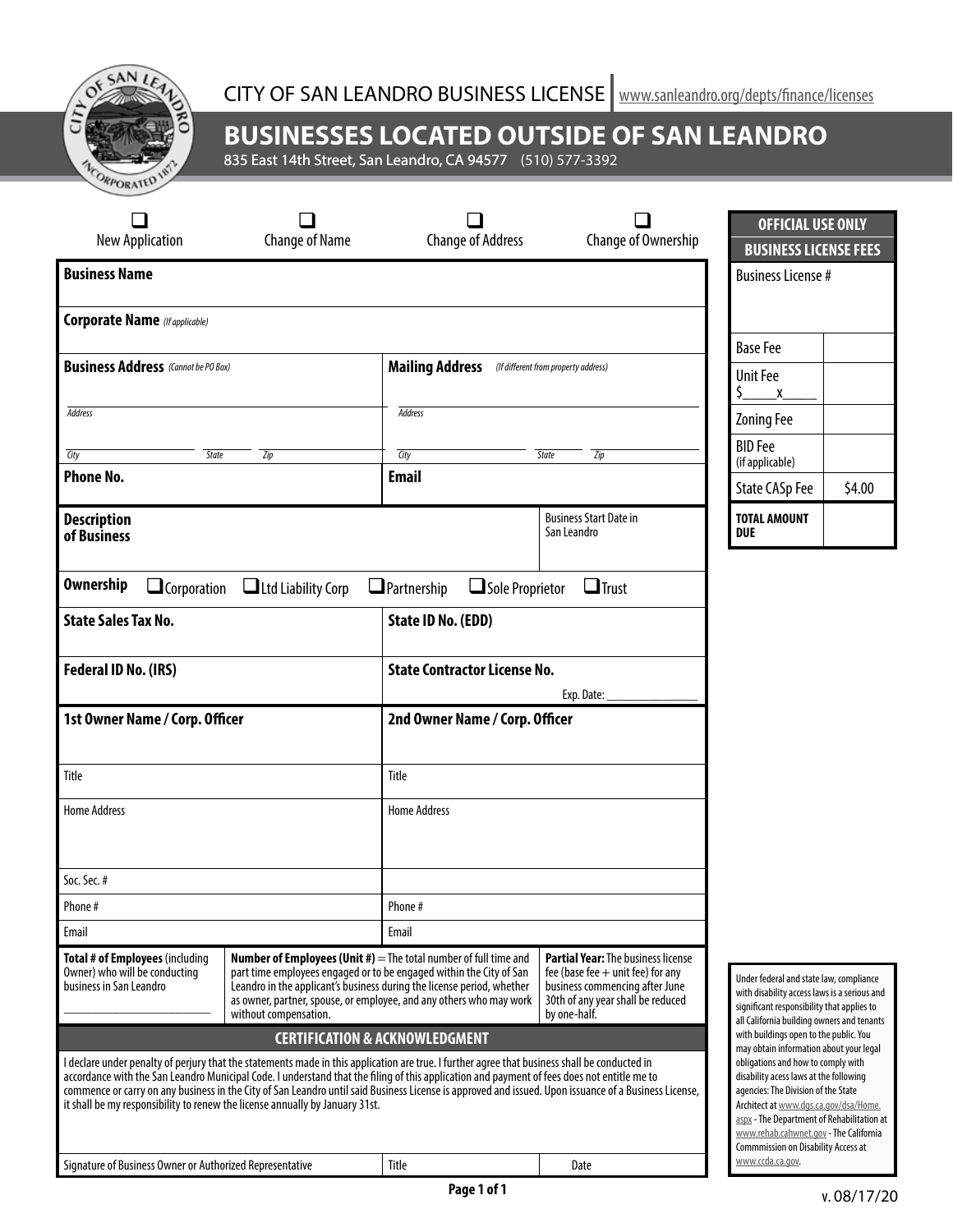

## **2020-21 BUSINESS LICENSE TAX COMPUTATION SCHEDULE FINANCE DEPARTMENT (510) 809-3133 or (510) 577-3378**

All businesses are required to pay a Base Tax of \$146.20 plus a Unit Tax, or a Flat Annual Tax of \$146.20 or \$732.70 based on business classifications listed in the table below**.** Effective 1/1/2018, the State CASp (Certified Access Specialist) fee of \$4 is also required for all businesses.

To calculate the Unit Tax, multiply the number of unit(s) (e.g., each owner and each employee) by the unit tax rate for your business classification. **\***

The penalty for a delinquent license is 50% of the business license tax or \$50, whichever is greater, for the first 30 - 90 days overdue. Delinquencies of 90 days or more will be 100% or \$100, whichever is greater.

*All business licenses expire on December 31st each year and must be renewed annually.*

|        | <b>Business Classification</b>                 | Base Tax $_{+}$ | <b>Unit Tax</b><br>Rate | <b>Unit Tax Basis</b><br>$^{+}$                                                                                                                                                                 | <b>State CASp</b><br><b>Fee</b> |
|--------|------------------------------------------------|-----------------|-------------------------|-------------------------------------------------------------------------------------------------------------------------------------------------------------------------------------------------|---------------------------------|
|        | Automobile Wrecking                            | \$732.70        | N/A                     | Flat/Annual                                                                                                                                                                                     | \$4.00                          |
|        | <b>Bingo</b>                                   | \$146.20        | N/A                     | Flat/Annual                                                                                                                                                                                     | \$4.00                          |
|        | Carnival                                       | \$146.20        | \$263.50                | x Flat/Daily                                                                                                                                                                                    | \$4.00                          |
|        | Christmas Tree/Pumpkin Patch                   | \$732.70        | N/A                     | Flat/Annual                                                                                                                                                                                     | \$4.00                          |
|        | <b>Coin Operated Devices</b>                   | \$146.20        | \$1.30                  | x Per \$1,000 of Gross Receipts                                                                                                                                                                 | \$4.00                          |
|        | <b>Commercial Advertising</b>                  | \$732.70        | N/A                     | Flat/Annual                                                                                                                                                                                     | \$4.00                          |
| $\ast$ | Contractor                                     | \$146.20        | \$87.90                 | x Per Each Owner & Each Employee                                                                                                                                                                | \$4.00                          |
|        | Dance Hall                                     | \$732.70        | N/A                     | Flat/Annual                                                                                                                                                                                     | \$4.00                          |
|        | <b>Firearms Dealer</b>                         | \$146.20        | \$4.40                  | x Per \$100 of Gross Receipts attributable<br>to the sales of firearms capable of being<br>concealed upon the person and ammunition<br>for such firearms, excluding sales to public<br>agencies | \$4.00                          |
|        | Fortune Telling                                | \$732.70        | N/A                     | Flat/Annual                                                                                                                                                                                     | \$4.00                          |
|        | Itinerant Merchant                             | \$146.20        | \$45.40                 | x Flat/Weekly                                                                                                                                                                                   | \$4.00                          |
| *      | Manufacturing                                  | \$146.20        | \$43.90                 | x Per Each Owner & Each Employee                                                                                                                                                                | \$4.00                          |
| $\ast$ | Miscellaneous                                  | \$146.20        | \$43.90                 | x Per Each Owner & Each Employee                                                                                                                                                                | \$4.00                          |
|        | Mobile Food Vendor                             | \$146.20        | N/A                     | Flat/Annual                                                                                                                                                                                     | \$4.00                          |
|        | Non-Residential Property Rental                | \$146.20        | \$21.90                 | x Per 1,000 Square Feet                                                                                                                                                                         | \$4.00                          |
|        | <b>Residential Property Rental</b>             | \$146.20        | \$13.20                 | x Per Each Unit or Space                                                                                                                                                                        | \$4.00                          |
|        | Parking Lot                                    | \$146.20        | \$100.00                | x Per \$1,000 of Gross Receipts                                                                                                                                                                 | \$4.00                          |
|        | Pawnbroker                                     | \$732.70        | N/A                     | Flat/Annual                                                                                                                                                                                     | \$4.00                          |
| $\ast$ | Peddler/Solicitor                              | \$146.20        | \$43.90                 | x Per Each Owner & Each Employee                                                                                                                                                                | \$4.00                          |
| $\ast$ | Professional                                   | \$146.20        | \$110.00                | x Per Each Owner & Each Employee                                                                                                                                                                | \$4.00                          |
| $\ast$ | <b>Public Utilities</b>                        | \$146.20        | \$43.90                 | x Per Each Owner & Each Employee                                                                                                                                                                | \$4.00                          |
| $\ast$ | Recreation/Entertainment                       | \$146.20        | \$87.90                 | x Per Each Owner & Each Employee                                                                                                                                                                | \$4.00                          |
| $\ast$ | Retail                                         | \$146.20        | \$43.90                 | x Per Each Owner & Each Employee                                                                                                                                                                | \$4.00                          |
|        | Second Hand Dealer/Junk Collector              | \$732.70        | N/A                     | Flat/Annual                                                                                                                                                                                     | \$4.00                          |
| $\ast$ | Service                                        | \$146.20        | \$87.90                 | x Per Each Owner & Each Employee                                                                                                                                                                | \$4.00                          |
|        | Towing                                         | \$146.20        | \$1.30                  | x Per \$1,000 of Gross Receipts                                                                                                                                                                 | \$4.00                          |
|        | Warehouse/Storage                              | \$146.20        | \$114.10                | x Per 1,000 square feet                                                                                                                                                                         | \$4.00                          |
|        | <b>Waste Disposal Site</b>                     | \$146.20        | \$1.97                  | x Per Ton                                                                                                                                                                                       | \$4.00                          |
|        | Wholesale/Distribution - General               | \$146.20        | \$114.10                | x Per 1,000 square feet                                                                                                                                                                         | \$4.00                          |
| $\ast$ | Wholesale/Distribution - Large Local<br>Seller | \$146.20        | \$43.90                 | x Per Each Owner & Each Employee if<br>sales tax revenues to City of San Leandro<br>is $\geq$ \$50,000 based on prior fiscal year.                                                              | \$4.00                          |

\* Businesses with locations in the City of San Leandro with three (3) or fewer owners and/or employees that are in these business classifications are exempt for the unit tax rate, and must pay the base tax rate and State CASp fee.

BID (Business Improvement District) fees may apply based on geographic location.